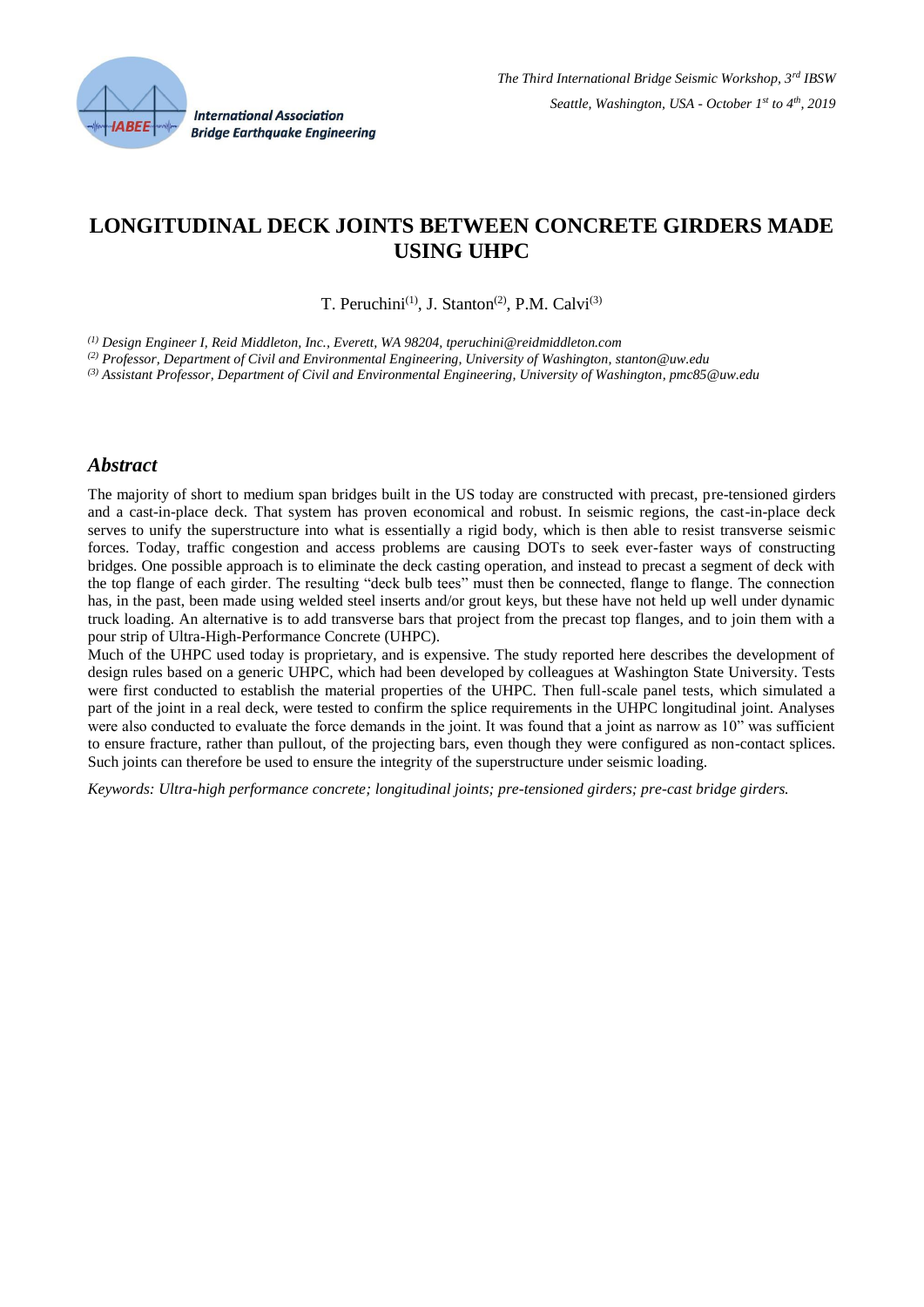## **1. Introduction**

Prestressed concrete is the material of choice for bridge girders in many parts of the country. Such girders are economical, particularly from a life-cycle viewpoint, and they are also durable and need little maintenance. For many years, I-shaped girders with a cast-in-place deck have dominated the market on major highways, while totally precast girders such as deck bulb tees (e.g. [1]) have been used primarily on roads that carry low traffic, such as county roads, or where delivery of fresh concrete for the deck poses problems. Efficient connections between adjacent deck bulb tees (DBTs) can be achieved through Ultra-High-Performance Concrete (UHPC) joints. An example of UHPC joint is illustrated in Figure 1.

Reinforcing bars extend laterally from the flanges, and are spliced in the longitudinal UHPC joint. Because of UHPC's very high bond strength, the splice length can be short and the joint can be narrow, even with epoxy-coated bars, thereby keeping the formwork simple and the costs down.



Fig. 1 – Deck bulb tee: conventional connection details

The work reported in this paper is intended to address those issues. The Project was sponsored by WSDOT and its primary goal was to use a locally-sourced UHPC and to develop corresponding connection details that would form a strong and durable connection between the flanges of the deck bulb tees. The mix design was developed by Washington State University [2], and the joint design and experimental verification were conducted by the University of Washington [3]. Thus, the design and performance of the joint are the main subject of this paper. Structural details not given here may be found in [3] and [4].

## **2. Numerical Evaluation of Demand on the Joint**

The joint moments are caused primarily by wheel loading, and were investigated by conducting Finite Element Analyses. Those analyses were conducted using the program ABAQUS, and the deck was simulated using 8-node linear elastic shell elements. The purpose was to find the order of magnitude of the joint moments, rather than to conduct an exhaustive investigation of all possible geometries. The deck slab was modeled explicitly, including the taper near the girder webs, but the girders were represented by rigid supports to the deck. The loading was imposed by the standard AASHTO [5] wheel load corresponding to either a single axle truck, or to a tandem axle. The main approximations were:

- The girder webs were eliminated and were replaced by lines of rigid vertical support.
- In the longitudinal direction, the model was chosen to be as short as possible, to minimize the number of degrees of freedom, while still reflecting properly the important features of behavior. A length of three times the girder spacing achieved that goal.
- The model was run twice for each loading. In the "pinned" version, the slab was continuous over the supports that simulated the girders, but it was free to rotate there. In the "fixed" version, the slab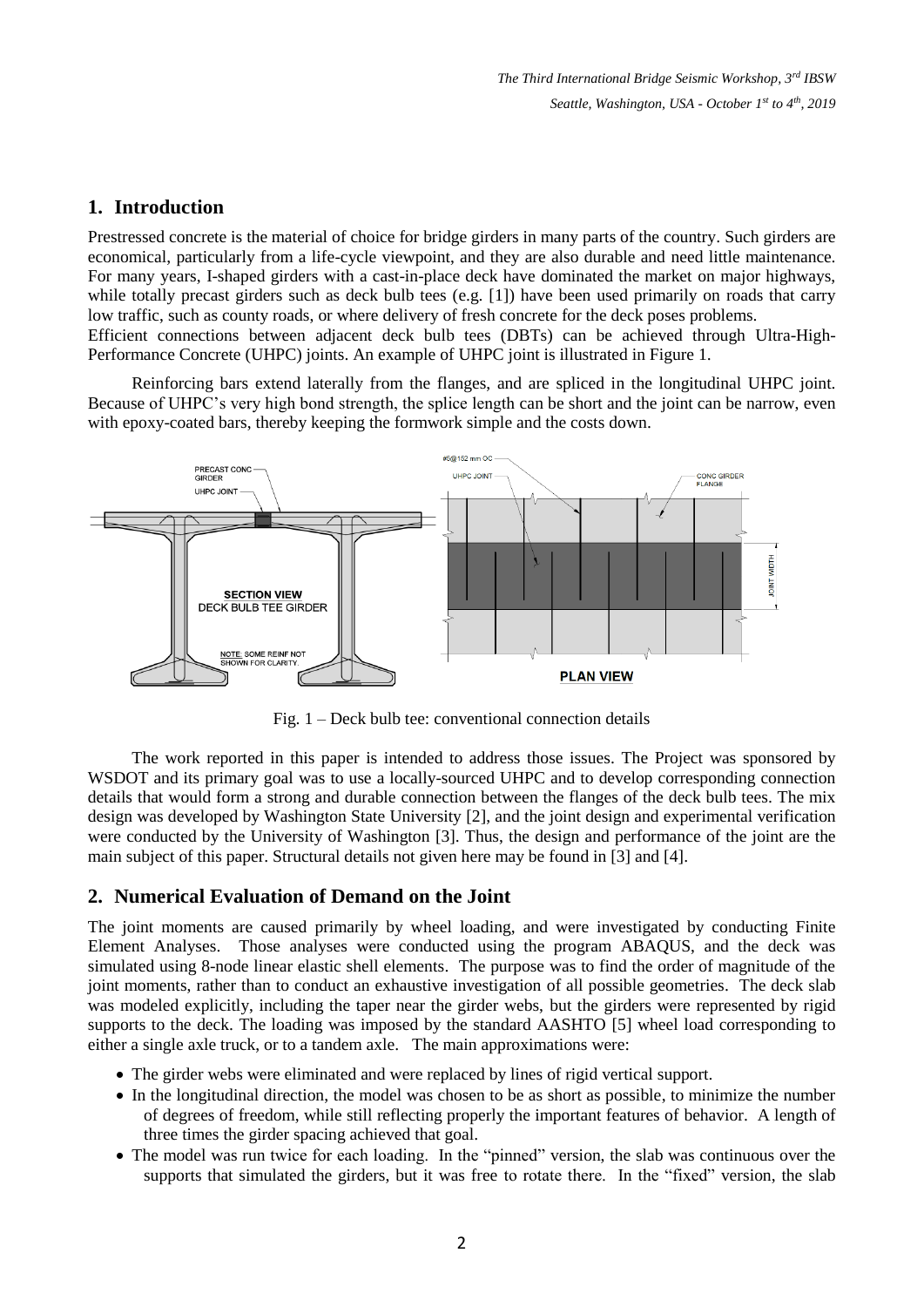was also fully restrained against rotation at the girder lines. These two conditions represented respectively girder torsional stiffnesses of zero and infinity, thereby bracketing the true value.

- All analyses were linearly elastic.
- The gross concrete properties were used for all elements.

The analyses showed that:

- Of the AASHTO-specified loadings, the single-axle, rather than the tandem axle, gave the larger the response.
- The deck panels experience local membrane compression in the transverse direction, at the wheel location.
- The net transverse tension stress in the joint never exceeded 0.262 MPa (380 psi) when the service wheel loading was applied over the AASHTO-specified area of 250 x 500mm (10" x 20") per double tire.

This tension stress is much too low to crack the UHPC itself, but it might initiate a crack at the interface between the UHPC and the adjacent deck panel. The possibility of interface cracking was evaluated experimentally in the test program.

#### **3. Test Program and Experimental Setup**

A series of Simulated Deck Panels were tested, using the rig shown in Fig. 2. Each consisted of two conventional concrete panels joined in the middle by a UHPC joint in which the bars projecting from the panels were spliced. One panel contained four bars while the adjacent panel contained three bars to form the splice. The specimens thus represented a 610mm (2-ft) wide transverse slice out of a deck panel. They were tested upside down with a 2.44m (8 ft) simple span. The central load was applied upwards, so that the tension face and crack patterns could be observed visually and mapped by the digital tracking system. A lateral restraint system was provided at the joint. The goal was to provide lateral confinement stresses in the joint that would lead to the same plane strain conditions as exist in the prototype. The device consisted of threaded rods, plates and a manually operated hydraulic jack. The lateral displacement was maintained as near as practically possible to zero by manually adjusting the jack load at each increment of the vertical load.

The specimens were statically determinate so that the moment at the joint could be established from the measured loads. This arrangement differs from the prototype, which is highly indeterminate and in which the transverse moments are further affected by the variations in stiffness caused by the taper in the panel thickness near the girder web. If the test specimens had included the indeterminacies of the prototype, small differences in the boundary conditions would have had significant effects on the joint moments, and the true joint moments could not have been found with certainty from the measured loads.

The test matrix for the panel tests is given in Table 1. In Table 1, joint width refers to the transverse width of the UHPC joint between the faces of the adjacent girder flanges and clear cover refers to that of the tension-loaded rebar when the panel is bent. The lateral offset of the opposing bars in the splice is considered zero if the bars protruding from one panel are exactly half way between the bars in the connecting panel.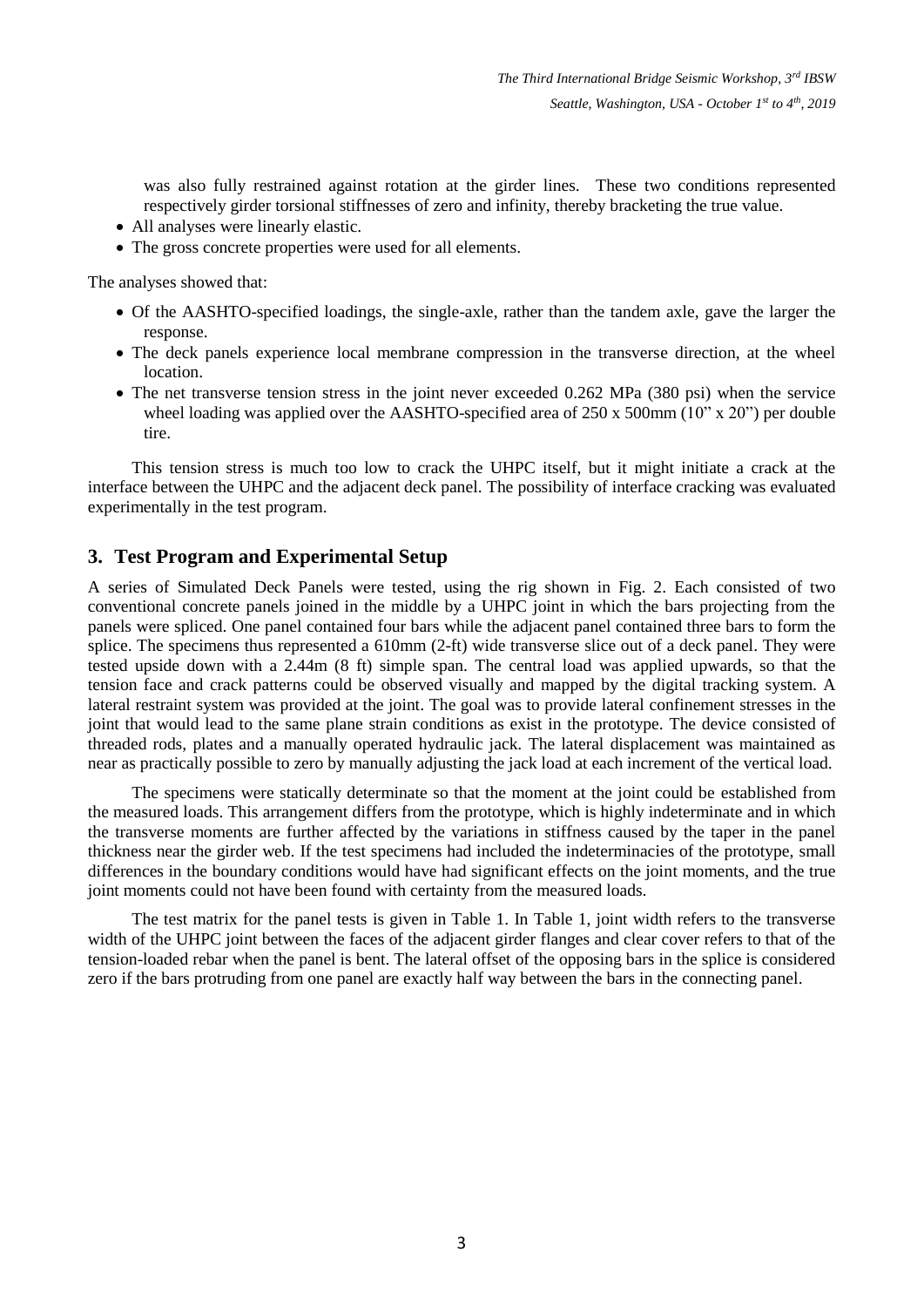*The Third International Bridge Seismic Workshop, 3rd IBSW Seattle, Washington, USA - October 1 st to 4th , 2019*



Fig. 2 – Panel test rig

Table 1 – Panel test matrix

|            | <b>Joint Width</b><br>[mm] | <b>Clear Cover</b><br>[mm] | <b>Rebar Lateral Offset</b><br>[mm] | <b>Deck Test</b><br>Age<br>[days] | <b>Material Test</b><br>Age<br>[days] |
|------------|----------------------------|----------------------------|-------------------------------------|-----------------------------------|---------------------------------------|
| Specimen 1 | 178                        | 25                         |                                     | 16                                | 14                                    |
| Specimen 2 | 76                         | 25                         |                                     | 18                                | 14                                    |
| Specimen 3 | 127                        | 25                         |                                     |                                   | 13                                    |
| Specimen 4 | 127                        | 25                         | 51                                  | 12                                | 13                                    |
| Specimen 5 | 127                        | 25                         | 25                                  |                                   | 11                                    |
| Specimen 6 | 152                        | 25                         |                                     | 10                                |                                       |
| Specimen 7 | 127                        | 44                         |                                     | 13                                | 15                                    |
| Specimen 8 | 152                        | 44                         |                                     | 16                                | 15                                    |

Supporting tests were also conducted. They included a series of material tests, to determine the properties of the UHPC itself, and a series of "curb" tests to investigate the properties of a tension splice that represented the tension side of the flexural splice used in the panel tests and the prototype. The material tests consisted of:

- Compression cylinders (100x200 mm, or 4"x8", ASTM C39)
- Compression cubes (51x51x51 mm, or 2"x2"x2", ASTM C109)
- Split cylinder tension tests (100x200 mm, or4"x8", cylinders, ASTM C496)
- Flexural beam tests (75x100x150 mm, or 3"x4"x16" beams, ASTM C78)
- Direct tension tests (No ASTM)
- Bond tests (similar, but not identical, to ASTM D7913)

The results of the material tests are not discussed here, but can be found in [3].

#### **4. Test Results and Analysis**

The results of the Simulated Deck specimens are provided in Fig. 3 and indicate that the strength was greater with (i) a wider joint and (ii) a smaller bar offset. The wider joints also led to larger displacements at peak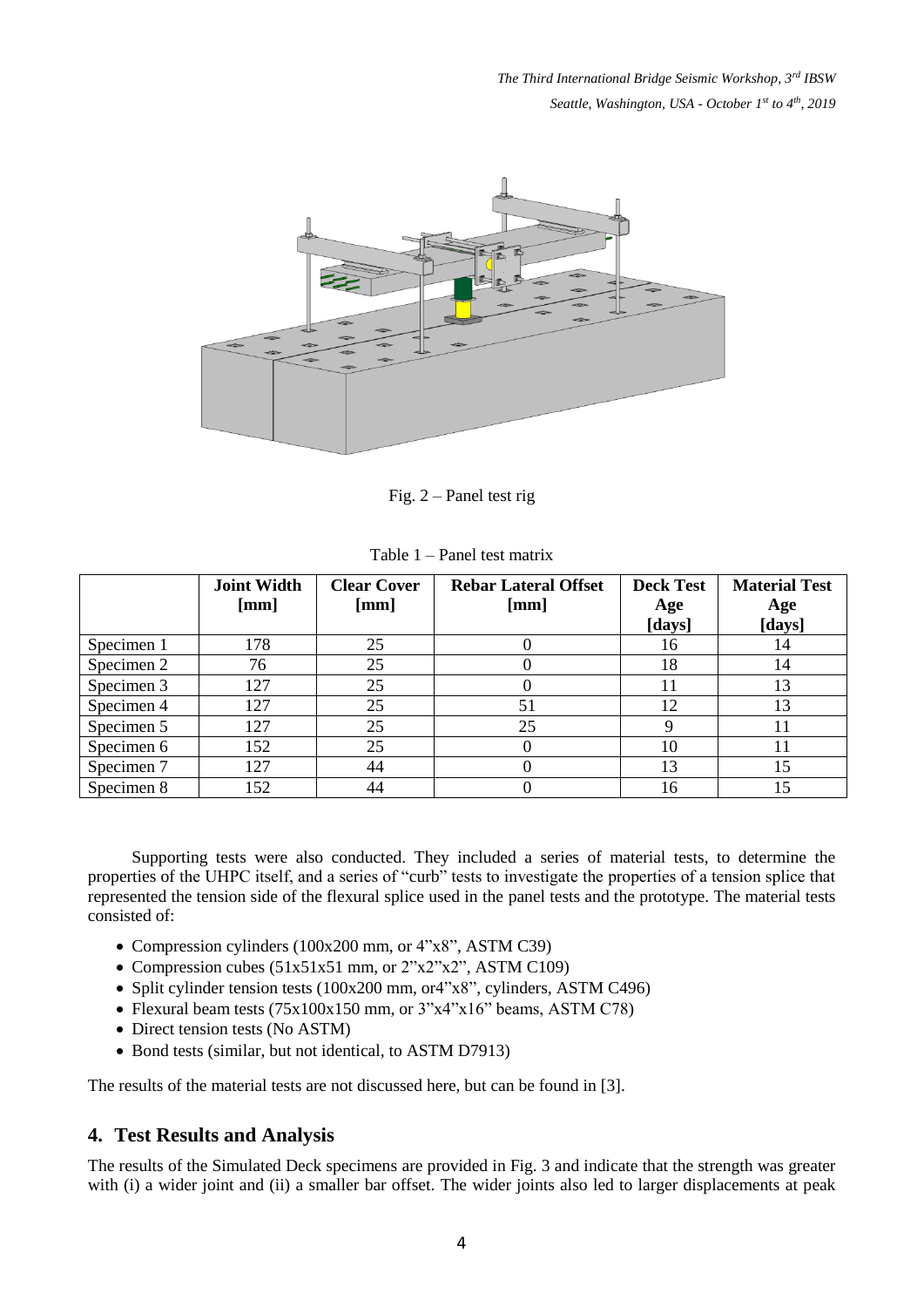load, implying greater ductility. The greater strength from the wider joint is self-evident, but the fact that a non-contact splices is stronger than a contact splice of the same length is the opposite of what is expected in conventional concrete, and underscores the fact that UHPC splices behave differently. Only two offset tests were conducted and the maximum offset reduced strength by approximately 14%, but the trend in the two tests, shown in Fig. 3, was consistent. In the field, placement tolerances will affect the bar offset that can be achieved, which will, in turn, slightly affect the splice length needed. Increased clear cover had no discernable influence.

The typical failure mechanism displayed splitting of the UHPC similar to that that caused failure in the bond curbs. Vertical cracks initially formed through the clear cover on the top surface along the bars, but did not cause failure. The steel fibers in the UHPC were able to bridge these cracks and provide additional strength and ductility to the joint until a horizontal split formed through the plane of the extreme tension layer of bars.



During each experiment, no flexural cracks were seen in the body of the UHPC. All of the transverse cracking was concentrated at the interface between the UHPC and conventional concrete, as shown in Fig. 4. These cracks were first observed at a bending moment of approximately 11.3kN-m (100 kip-in.), corresponding to an elastic bending stress of 4.8MPa (690 psi) in the concrete, calculated using the gross cross-section properties. The cracks always occurred adjacent to the panel with three projecting bars, and remained quite narrow (< 0.5mm or 0.02") until the splitting cracks formed in a horizontal plane in the UHPC. The measured cracking stress of 4.8MPa (690 psi) is almost twice the maximum service bending stress demand caused by the wheel loadings described earlier, thereby providing a safety factor of about 2.0 against cracking at the interface. At the panel's ultimate strength, these interfacial cracks opened to approximately 1.25mm (0.05"). Fig. 4b shows a typical plot of bending moment versus interfacial crack width, averaged along the 600mm (2 ft) length of the crack.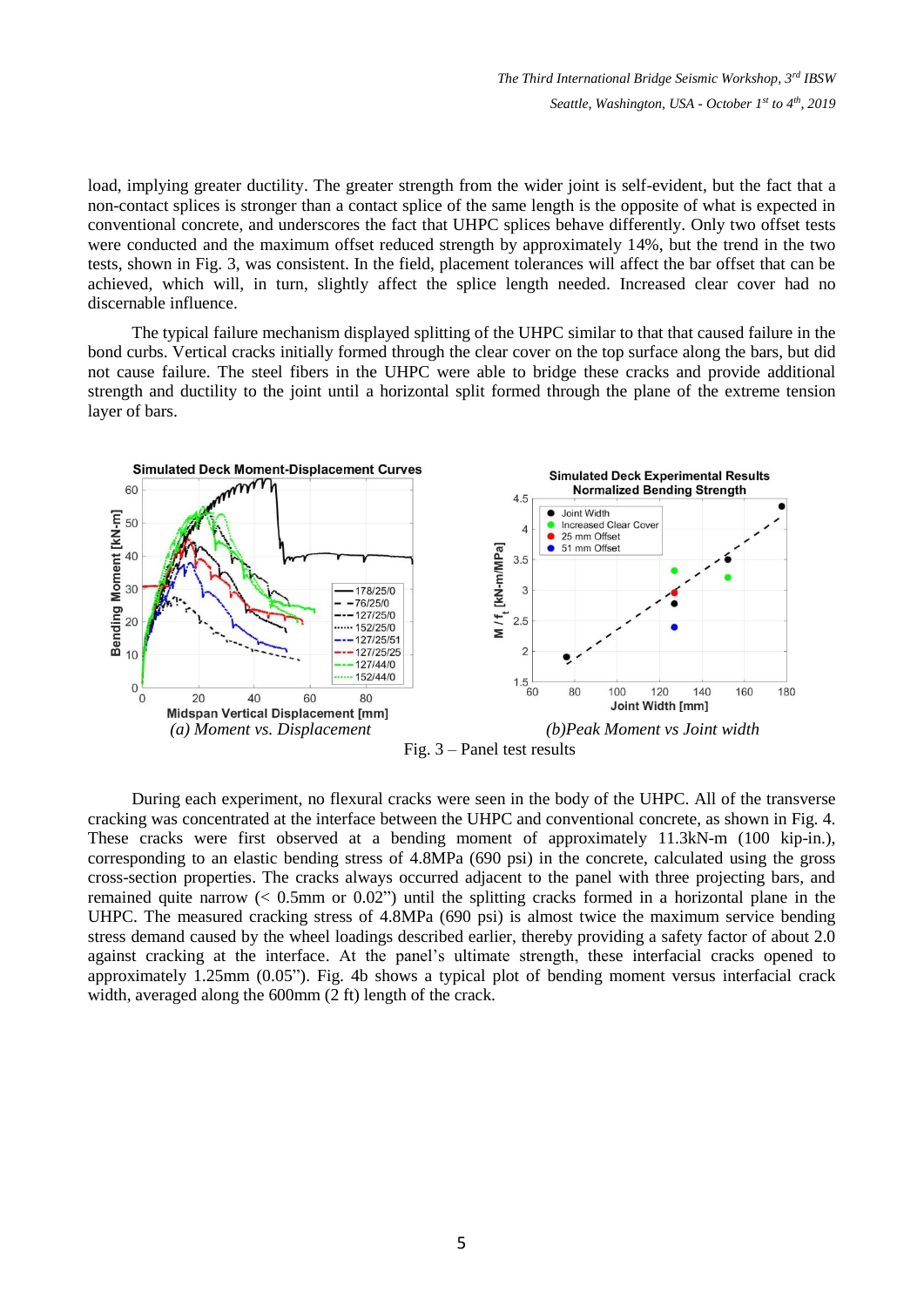



*(a) Simulated deck interface cracks (b) Moment vs. interface crack width* Fig. 4 – Example of moment vs cracking response

## **5. Joint Design**

The joint must be designed to provide satisfactory performance in all respects. The two primary criteria considered were the "Equal Strength Criterion", according to which the splice should have the same flexural strength as the deck panel, and a serviceability criterion. It was found that the Equal Strength Criterion was more critical than any plausible service criterion, so the latter is not discussed here.

For a given bar size and spacing in the girder flange (19mm at 150mm, or #5 at 6", here), the critical features of the joint to be selected are the width, end cover to the bars, concrete cover to the tension face, and bar offset.

The Simulated Panel tests investigated all of these features except the end cover, but none of the tests quite achieved bar fracture because the tested splice lengths were so short. They did show that the face cover had negligible influence on splice strength, and that bar offset had some. The major outstanding issue is thus the joint width, which in these tests was always 50mm (2") greater than the splice length, because the bar end cover was kept constant at 25mm (1") for all bars. To find the splice length and joint width needed to cause bar fracture, it was thus necessary to correlate the splice strengths from the Splice Curb tests and the Simulated Panel tests. The splice length required to fracture a bar was identified as 130 mm or 5.11''. The process employed to obtain this estimate is described in detail in [3].

The effects of fabrication and construction tolerances must also be accounted for. If, for example, two adjacent girders both have sweeps of 25mm or 1" [6] but in opposite directions, the splice could be 50mm (2") shorter than as designed. To allow for this eventuality, the minimum joint width was increased to 225mm (9"), implying a 175mm (7") splice length. For girders with no sweep, this represents a splice that is 1.4 times longer than the minimum necessary, which is enough to counteract the strength reduction caused by any reasonable longitudinal bar offsets. If both the sweep and the bar offset are expected to achieve their worst values simultaneously, a slightly wider joint would be needed to satisfy the Equal Strength Criterion. However, the joint would almost certainly still satisfy all service load and strength criteria based on applied loads. A probabilistic evaluation of fabrication and erection tolerances lay outside the scope of this study. However, these arguments show that greater refinement is not justified in the calculation of splice strength and ideal joint width, because the question of tolerances creates a larger uncertainty.